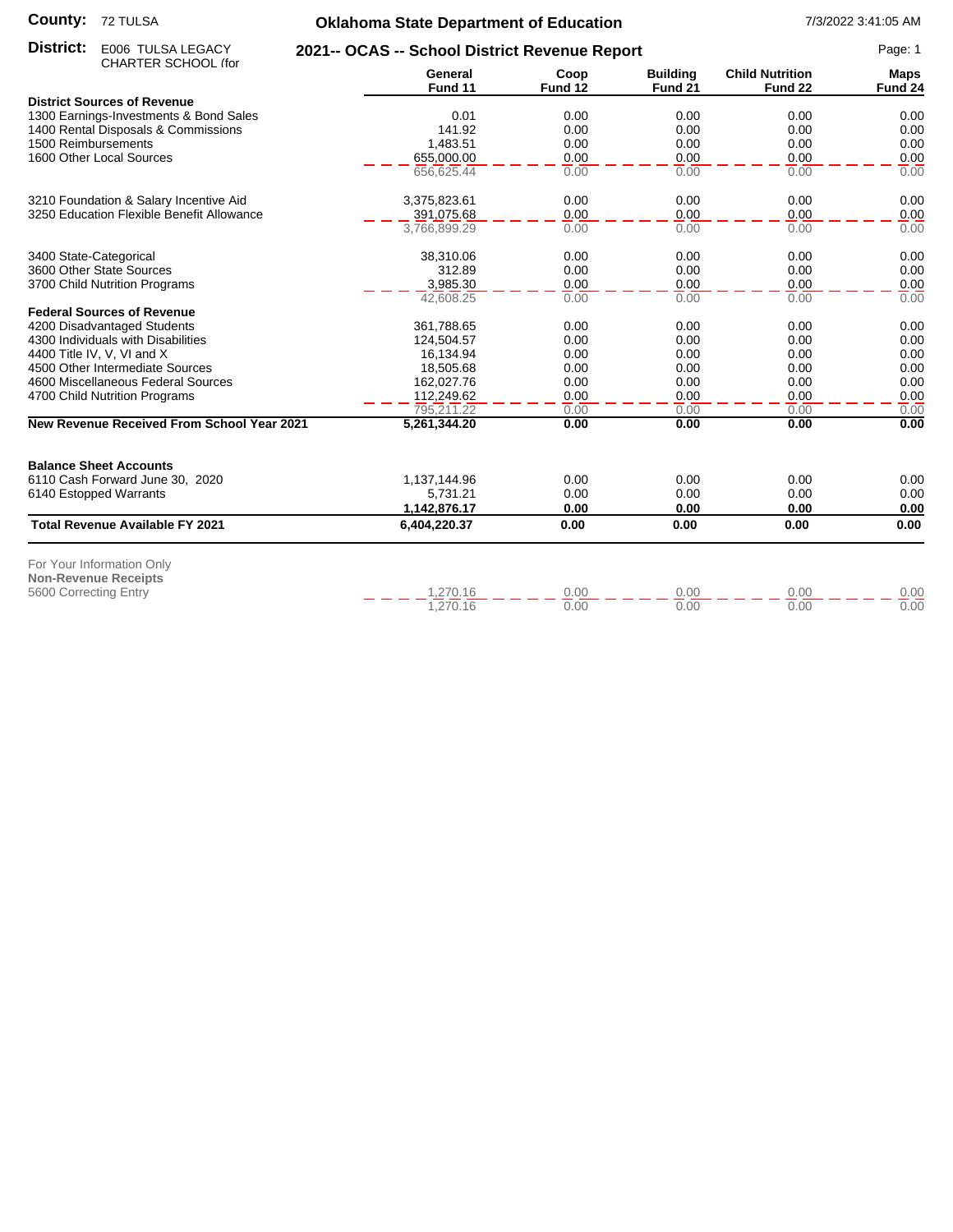### **Oklahoma State Department of Education** 7/3/2022 3:41:05 AM

## **District:** E006 **Page: 2 2021-- OCAS -- School District Revenue Report** Page: 2

|                                                                  | <b>Municipal Levy</b><br>Fund 25 | <b>ChildCare</b><br>Fund 26 | <b>Bond</b><br><b>Funds 31-39</b> | <b>Sinking</b><br>Fund 41 | <b>Endowment</b><br>Fund 50 |
|------------------------------------------------------------------|----------------------------------|-----------------------------|-----------------------------------|---------------------------|-----------------------------|
| <b>District Sources of Revenue</b>                               |                                  |                             |                                   |                           |                             |
| 1300 Earnings-Investments & Bond Sales                           | 0.00                             | 0.00                        | 0.00                              | 0.00                      | 0.00                        |
| 1400 Rental Disposals & Commissions                              | 0.00                             | 0.00                        | 0.00                              | 0.00                      | 0.00                        |
| 1500 Reimbursements                                              | 0.00                             | 0.00                        | 0.00                              | 0.00                      | 0.00                        |
| 1600 Other Local Sources                                         | 0.00                             | 0.00                        | 0.00                              | 0.00                      | 0.00                        |
|                                                                  | 0.00                             | 0.00                        | 0.00                              | 0.00                      | 0.00                        |
| 3210 Foundation & Salary Incentive Aid                           | 0.00                             | 0.00                        | 0.00                              | 0.00                      | 0.00                        |
| 3250 Education Flexible Benefit Allowance                        | 0.00                             | 0.00                        | 0.00                              | 0.00                      | 0.00                        |
|                                                                  | 0.00                             | 0.00                        | 0.00                              | 0.00                      | 0.00                        |
| 3400 State-Categorical                                           | 0.00                             | 0.00                        | 0.00                              | 0.00                      | 0.00                        |
| 3600 Other State Sources                                         | 0.00                             | 0.00                        | 0.00                              | 0.00                      | 0.00                        |
| 3700 Child Nutrition Programs                                    | 0.00                             | 0.00                        | 0.00                              | 0.00                      | 0.00                        |
|                                                                  | 0.00                             | 0.00                        | 0.00                              | 0.00                      | 0.00                        |
| <b>Federal Sources of Revenue</b><br>4200 Disadvantaged Students | 0.00                             | 0.00                        | 0.00                              | 0.00                      | 0.00                        |
| 4300 Individuals with Disabilities                               | 0.00                             | 0.00                        | 0.00                              | 0.00                      | 0.00                        |
| 4400 Title IV, V, VI and X                                       | 0.00                             | 0.00                        | 0.00                              | 0.00                      | 0.00                        |
| 4500 Other Intermediate Sources                                  | 0.00                             | 0.00                        | 0.00                              | 0.00                      | 0.00                        |
| 4600 Miscellaneous Federal Sources                               | 0.00                             | 0.00                        | 0.00                              | 0.00                      | 0.00                        |
| 4700 Child Nutrition Programs                                    | 0.00                             | 0.00                        | 0.00                              | 0.00                      | 0.00                        |
|                                                                  | 0.00                             | 0.00                        | 0.00                              | 0.00                      | 0.00                        |
| <b>New Revenue Received From School Year 2021</b>                | 0.00                             | 0.00                        | 0.00                              | 0.00                      | 0.00                        |
| <b>Balance Sheet Accounts</b>                                    |                                  |                             |                                   |                           |                             |
| 6110 Cash Forward June 30, 2020                                  | 0.00                             | 0.00                        | 0.00                              | 0.00                      | 0.00                        |
| 6140 Estopped Warrants                                           | 0.00                             | 0.00                        | 0.00                              | 0.00                      | 0.00                        |
|                                                                  | 0.00                             | 0.00                        | 0.00                              | 0.00                      | 0.00                        |
| <b>Total Revenue Available FY 2021</b>                           | 0.00                             | 0.00                        | 0.00                              | 0.00                      | 0.00                        |
| For Your Information Only                                        |                                  |                             |                                   |                           |                             |
| <b>Non-Revenue Receipts</b>                                      |                                  |                             |                                   |                           |                             |
| 5600 Correcting Entry                                            | 0.00                             | 0.00                        | 0.00                              | 0.00                      | 0.00                        |
|                                                                  | 0.00                             | 0.00                        | 0.00                              | 0.00                      | 0.00                        |
|                                                                  |                                  |                             |                                   |                           |                             |